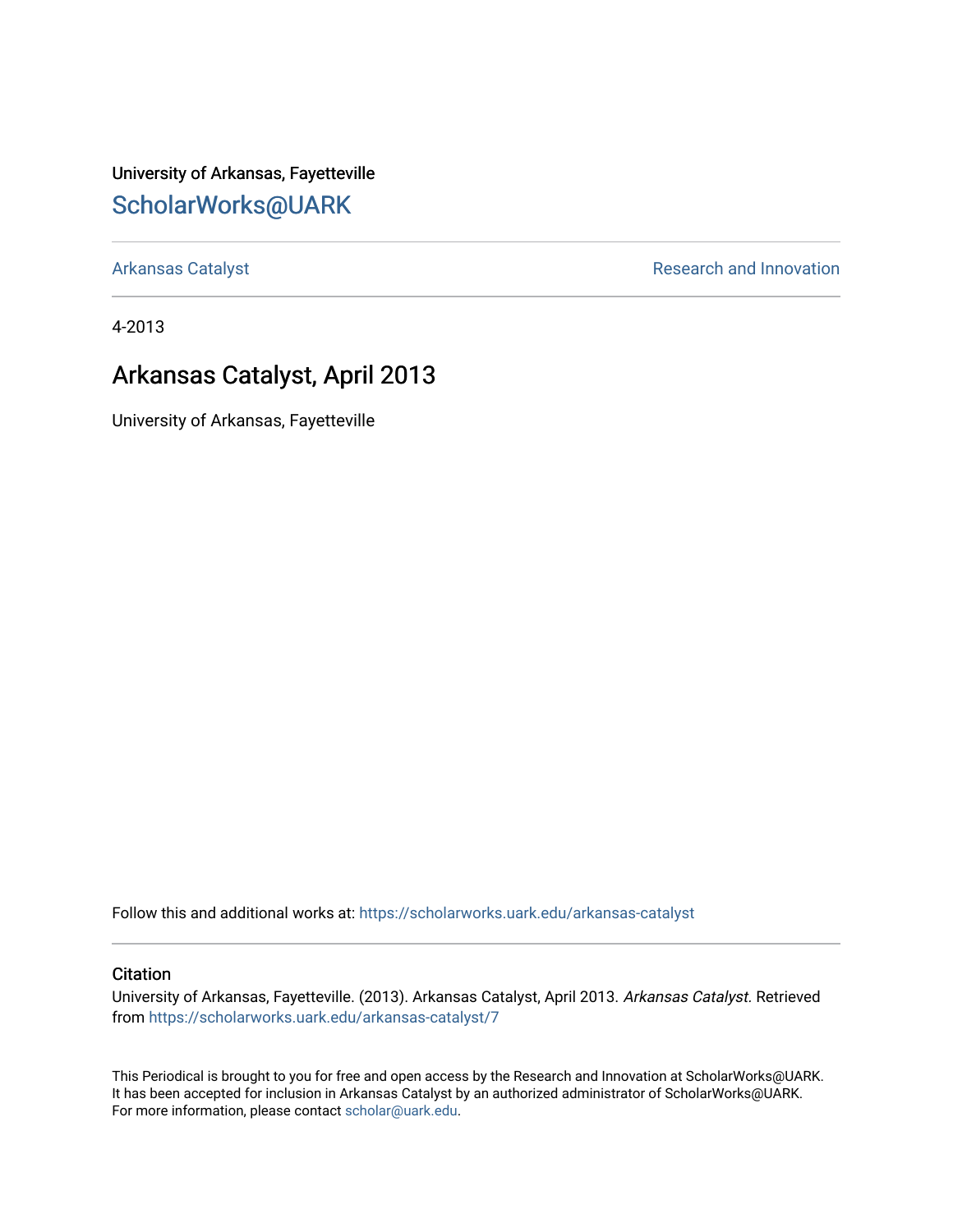

## Louis to Receive Unique Dual Doctorate



Lydie Louis, University of Arkansas

Lydie Louis, a graduate student at the University of Arkansas, expected to spend three months in France studying nanostructures at Ecole Centrale Paris, a premier school focused on science and technology.

She ended up spending two years in the City of Light, earning enough credits to allow her to graduate this spring with a dual doctorate

in microelectronics and photonics from both the University of Arkansas and Ecole Centrale Paris.

Louis is the first student in the interdisciplinary microelectronics-photonics graduate program to earn a dual doctorate. She started her graduate studies in Fayetteville in 2004 and earned a master's degree in microelectronics-photonics in 2006. She studied at Ecole Centrale Paris from 2008 to 2009 and part of 2010.

Louis, who would like to pursue a research position at a national laboratory or in private industry, said she imagines her feeling of relief when she receives her diplomas.

"I will be very, very happy because it took a very long time," she said with a smile.

Louis works with ferroelectric materials at the nanometer scale. Ferroelectric materials are used in medical ultrasound to examine fetuses and internal organs, in military sonar for underwater navigation and detection, and in cell phones. These materials have a spontaneous charge separation that allows them to generate an electric field when their shape is changed  $$ thus mechanical energy becomes electrical energy.

"In my experimental work, I synthesize one-dimensional nanowires or nanotubes," she said. "I grow a ferroelectric inside these nanostructures, building the material and shaping it."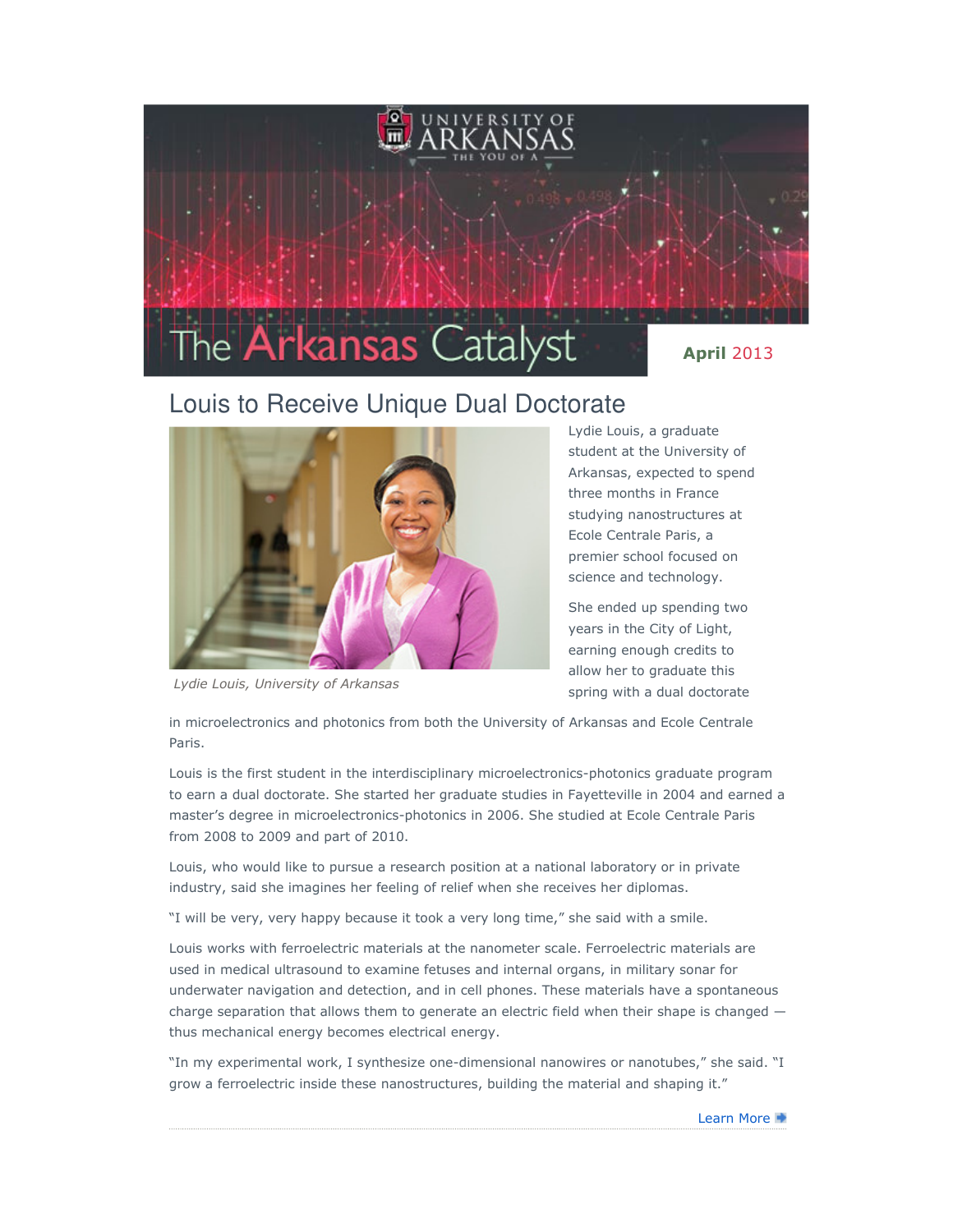## Mulvenon Appointed Director



Sean Mulvenon, University of Arkansas

Sean W. Mulvenon has been appointed director for research assessment and promotion at the University of Arkansas, a new position in the office of vice provost for research and economic development.

The appointment is for 18 months and can be renewed, said Jim Rankin, vice provost for research and economic development.

Mulvenon's primary goals are to establish more effective and efficient data structures,

reporting features and research functionality in the office of vice provost for research and economic development, an academic unit dedicated to growing the research infrastructure and capacity of the university.

Mulvenon previously served as the university's assistant vice provost for research from 2008-10.

"A tremendous challenge in growing our scholarly productivity, grant awards, and recognition as a research institution is overcoming the myth that this emphasis detracts from the University of Arkansas being a studentcentered academic institution," Mulvenon said.

Learn More

## Woods Publishes Shadow **Warrior**

William Colby, who spent decades in the Central Intelligence Agency and served as its director in the 1970s, was so physically unassuming that historian Randall B. Woods calls him the "anti-James Bond."

In Shadow Warrior: William Egan Colby and the CIA, his new biography of Colby,



#### IN THIS ISSUE

Louis to Receive Unique Dual Doctorate

Mulvenon Appointed Director

Woods Publishes Shadow Warrior

University Centers Partner on Research

#### IN OTHER NEWS

Simulating Atmosphere of Titan

Could Microbubbles Save Your Life?

Arkansas Bests Stanford, Columbia, Harvard at National Education Conference

#### HELPFUL LINKS

The Arkansas Catalyst Sign up for Listserv information on high performance computer networks, the environmental sector, the Health Research Initiative, nanoscience and nanoengineering, NASA related research, and sustainability funding.

#### GRANT AWARD WINNERS

The following is a sampling of faculty awards in March, with the principal investigator, the award amount and the sponsor. An asterisk (\*) indicates the continuation of a previous award.

— Gregory Dumond, \$226,543, National Science Foundation — Andy Pereira, \$111,241, Virginia Polytechnic Institute

and State University

— Laurent Bellaiche,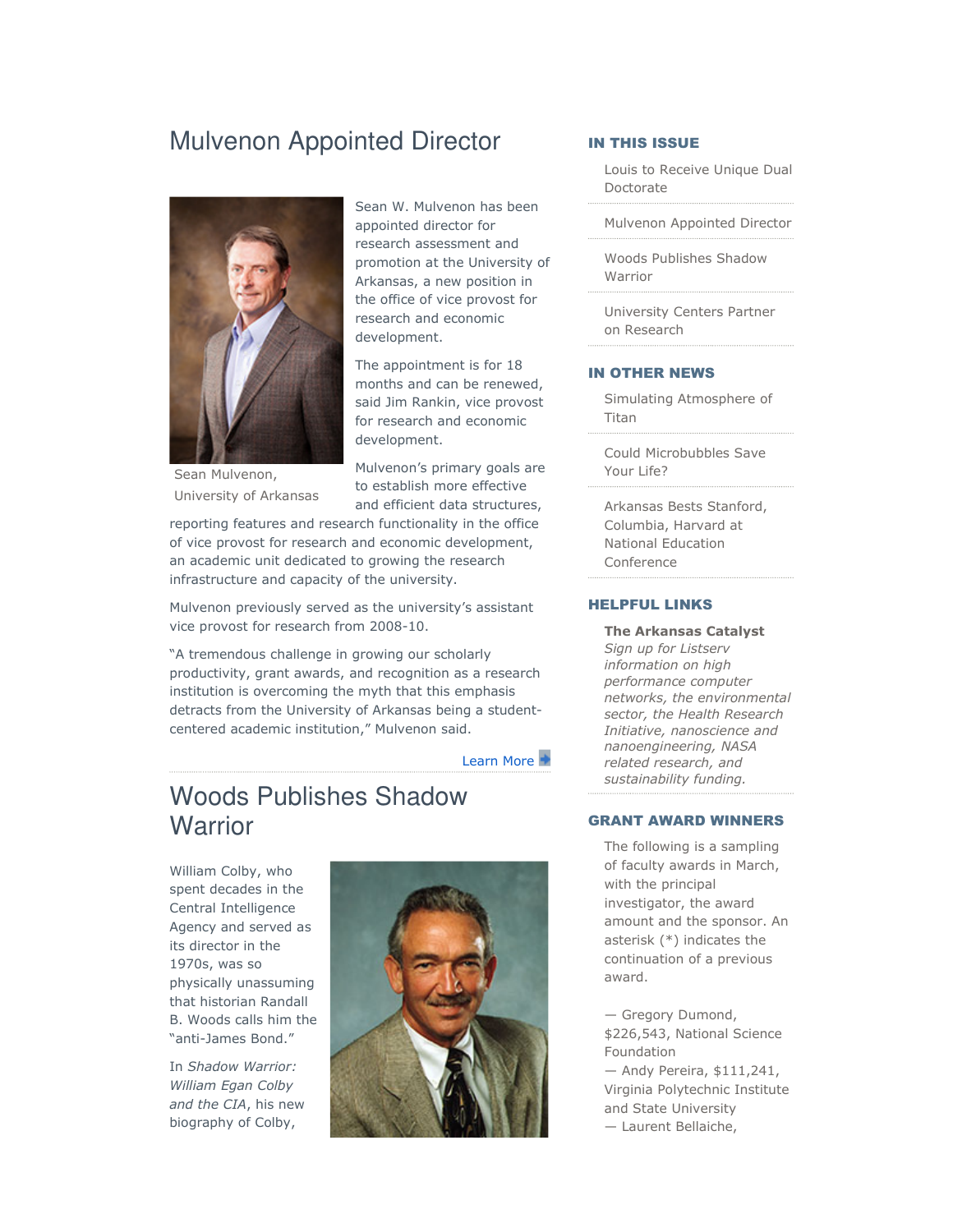Woods argues that underneath the glasses and buttoned-

Randall Woods, University of Arkansas

down persona was a "courageous, natural leader of men, a veteran of conventional and unconventional combat, a patriot committed to the defense of his country, a man drawn to the sound of battle."

Woods is a Distinguished Professor of history in the J. William Fulbright College of Arts and Sciences at the University of Arkansas. In his book, he traces the life of Colby, who began working with the Office of Strategic Services  $-$  the precursor to the CIA  $-$  during World War II and spent more than a decade leading secret actions in Vietnam. In Southeast Asia, according to Woods, "Colby was a champion of covert action, secret armies, pacification and counterterrorism."

Learn More

## University Centers Partner on Research

The RFID Research Center in the Sam M. Walton College of Business and the Center for Advanced Spatial Technologies (CAST) in the J. William Fulbright College of Arts and Sciences have partnered to conduct research that will integrate emerging visual identification technologies to use for retail applications.

Visual identification technologies use inexpensive 2-D and 3-D imaging technologies, commonly found in cell phones and video game devices, to identify objects by color, shape and size without the need for traditional barcodes or product numbers.

Products on store shelves or in warehouses can be recognized quickly and linked to product information databases. When linked to associated product information, the product can be added to inventory, verified for correct location and removed from inventory at checkout.

The centers will collaborate on research to make visual identification technologies reliable for business applications, including identifying items missing from store shelves, speeding up self-checkout and locating items in distribution centers.

Learn More

#### CONTACT US

Vice Provost for Research and Economic Development 205 Administration Building 1 University of Arkansas Fayetteville, AR 72701 479-575-2470

\$105,000, U.S. Army Research Office — Vincent Chevrier, \$105,000, NASA — Marty Matlock, \$85,655, National Science Foundation

email us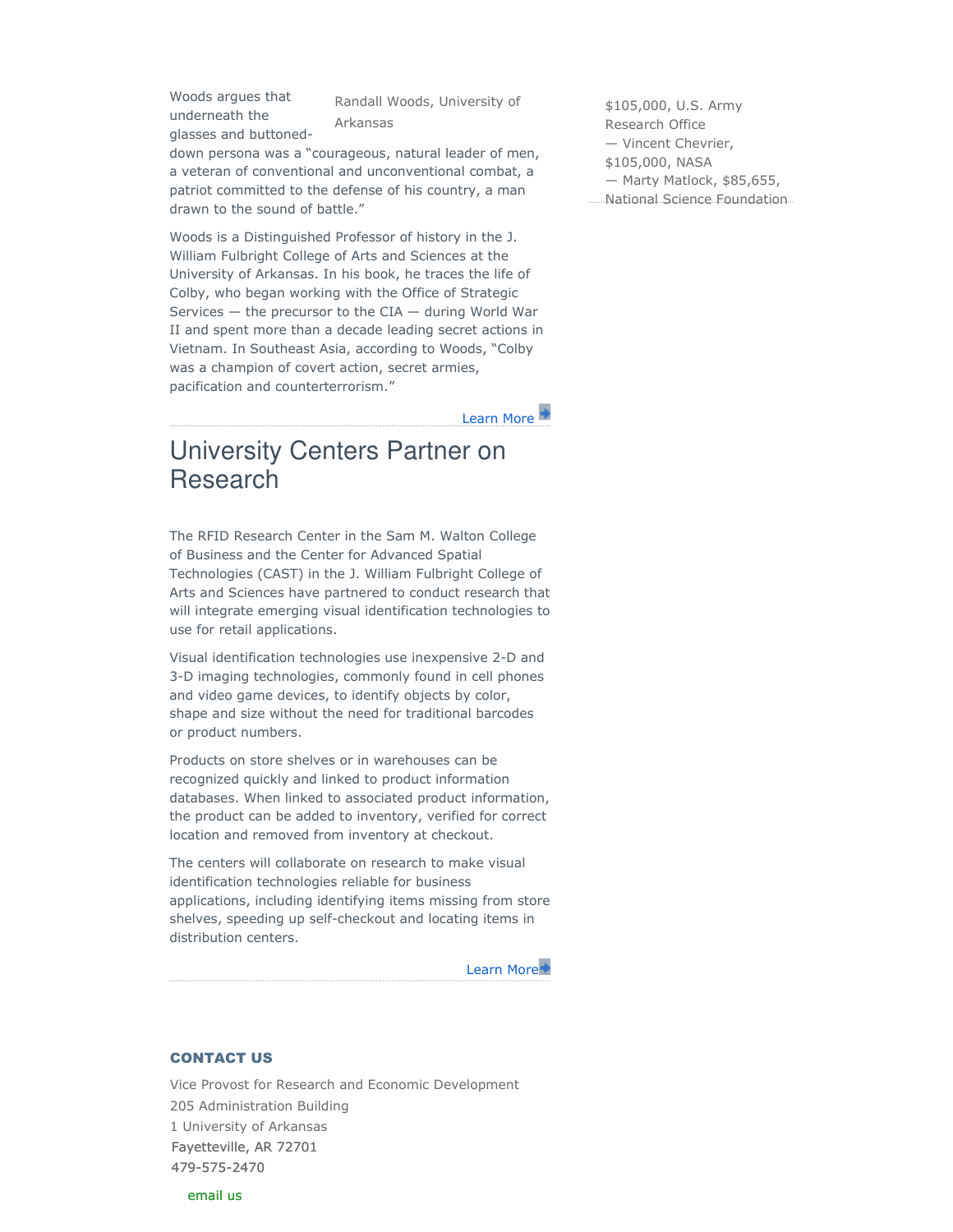# **Louis to Receive Diplomas from U of A and Ecole Centrale Paris**

### **Graduate student earns unique dual doctorate**

Monday, March 18, 2013

FAYETTEVILLE, Ark. – Lydie Louis, a graduate student at the University of Arkansas, expected to spend three months in France studying nanostructures at Ecole Centrale Paris, a premier school focused on science and technology.

She ended up spending two years in the City of Light, earning enough credits to allow her to graduate this spring with a dual doctorate in microelectronics and photonics from



Lydie Louis, doctoral student, University of Arkansas. Photo by Russell Cothren.

both the University of Arkansas and Ecole Centrale Paris.

Louis is the first student in the interdisciplinary microelectronics-photonics graduate program to earn a dual doctorate. She started her graduate studies in Fayetteville in 2004 and earned a master's degree in microelectronics-photonics in 2006. She studied at Ecole Centrale Paris from 2008 to 2009 and part of 2010.

Louis, who would like to pursue a research position at a national laboratory or in private industry, said she imagines her feeling of relief when she receives her diplomas.

"I will be very, very happy because it took a very long time," she said with a smile.

Faculty at both institutions developed a joint curriculum for Louis, said physicist Laurent Bellaiche, her faculty adviser at the U of A. The National Science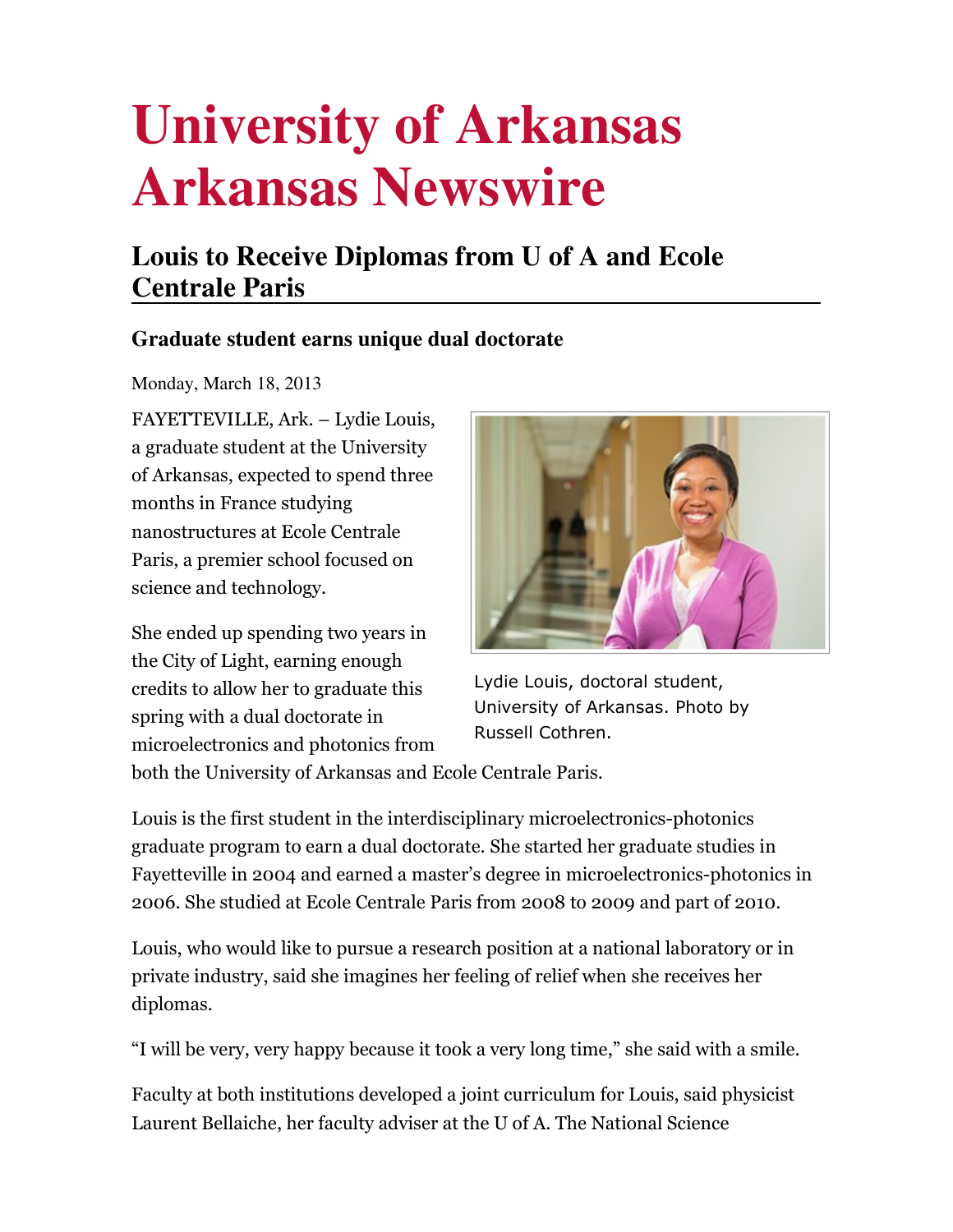Foundation supported the collaboration through grants, and Ecole Centrale Paris also provided a stipend, Bellaiche said.

Ecole Centrale Paris is comparable in reputation to the Massachusetts Institute of Technology, Bellaiche said.

"Lydie has been working on nanostructures, either modeling them — the work mostly done here  $-$  or by growing them and characterizing them, which was done in France," Bellaiche said. "I think that it was very important for her to learn both simulations and experiments in nanoscience, a topic that is of particular interest."

Louis works with ferroelectric materials at the nanometer scale. Ferroelectric materials are used in medical ultrasound to examine fetuses and internal organs, in military sonar for underwater navigation and detection, and in cell phones. These materials have a spontaneous charge separation that allows them to generate an electric field when their shape is changed — thus mechanical energy becomes electrical energy.

"In my experimental work, I synthesize one-dimensional nanowires or nanotubes," she said. "I grow a ferroelectric inside these nanostructures, building the material and shaping it."

In Ecole Centrale Paris' doctoral program, Louis worked in the laboratory and collaborated on other theoretical studies. She completed her course work and doctoral candidacy exams at the University of Arkansas, and she had to report to advisers and faculty committees at each campus. Her advisers at Ecole Centrale Paris include Brahim Dkhil and Gregory Geneste.

Louis was born to Haitian parents and grew up in the tiny island of Guadeloupe, part of the French Antilles. French is her native language, which made her a good candidate to study in Paris, she said.

"I knew I wouldn't need much language preparation to start my studies there," she said. "It was a great opportunity."

When she immigrated to the United States in 1997, she spoke no English. But she was very good in science. While in high school in Guadeloupe she passed Advanced Placement tests in both calculus and physics. Louis earned a bachelor's degree in electrical engineering from the City College of New York in 2004.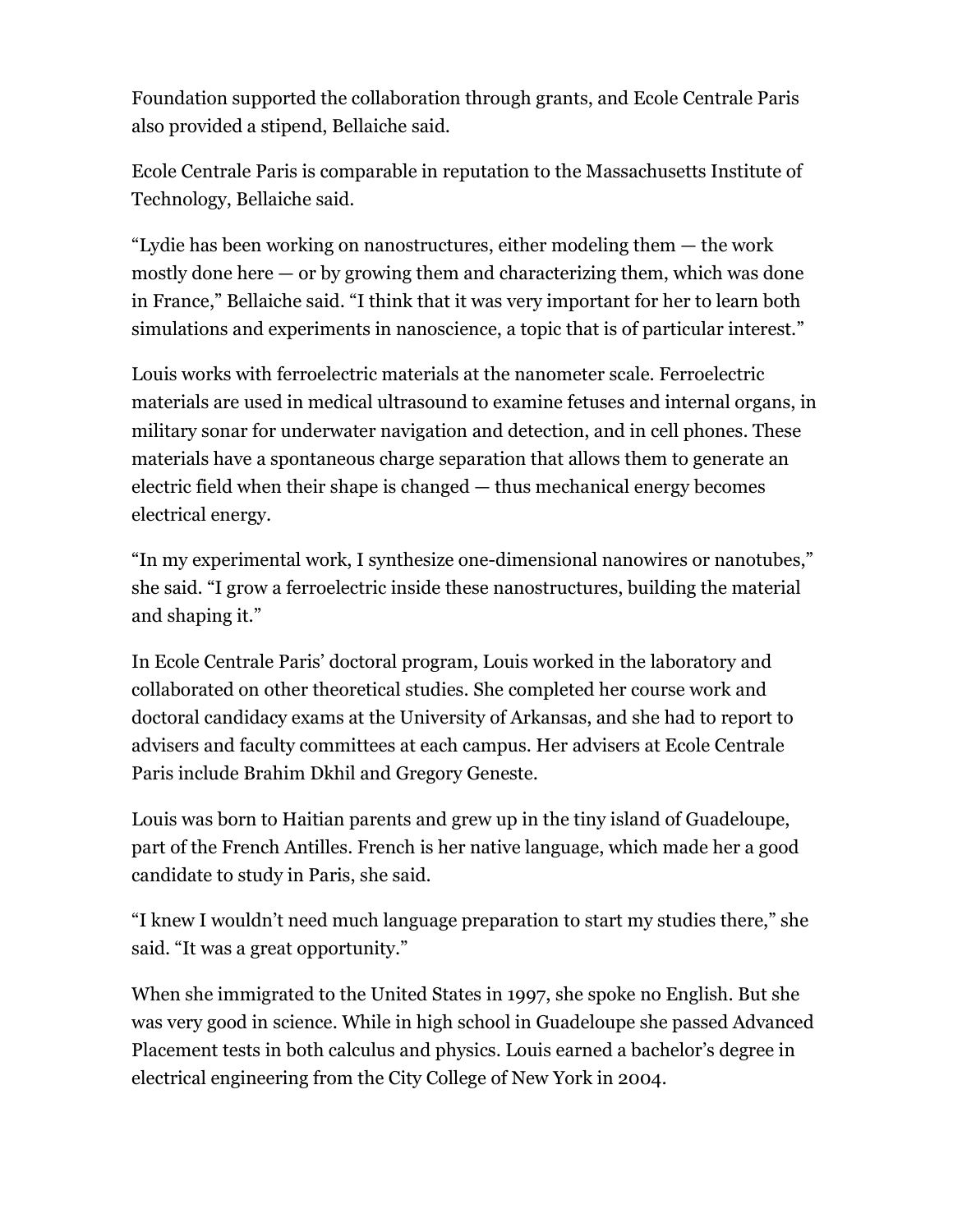In her last year at the city college, she became a Louis Stokes Alliance for Minority Participation Scholar, an NSF-funded program that assists universities and colleges in increasing and diversifying the number of students successfully completing high quality degree programs in science, technology, engineering and mathematics disciplines.

In the spring of 2004, she attended the Stokes Alliance national conference in New Orleans, where the University of Arkansas was sponsoring some of the poster competitions. While at the awards dinner, she happened to sit next to Ken Vickers, director of the microelectronics-photonics program at the U of A.

"While I was speaking to him, they called my name because I had won the poster competition in engineering," Louis said. "He was frankly amazed that we had randomly chosen seats next to each other, as he told me that because I had won first place I would be coming to the University of Arkansas for a visit, all charges paid. I visited and really liked it."

Louis holds memberships in Eta Kappa Nu, the Electrical and Computer Engineering Honor Society; the Institute of Electrical and Electric Engineers; and the National Society of Black Engineers.

#### **Contacts:**

Lydie Louis, doctoral student Microelectronics-photonics graduate program 479-575-2506, llouis@uark.edu (mailto:llouis@uark.edu)

Laurent Bellaiche, professor, physics J. William Fulbright College of Arts and Sciences 479-575-6425, laurent@uark.edu (mailto:laurent@uark.edu)

Ken Vickers, director Microelectronics-photonics graduate program 479-575-2875, vickers@uark.edu (mailto:vickers@uark.edu)

Chris Branam, research communications writer/editor University Relations 479-575-4737, cwbranam@uark.edu (mailto:cwbranam@uark.edu)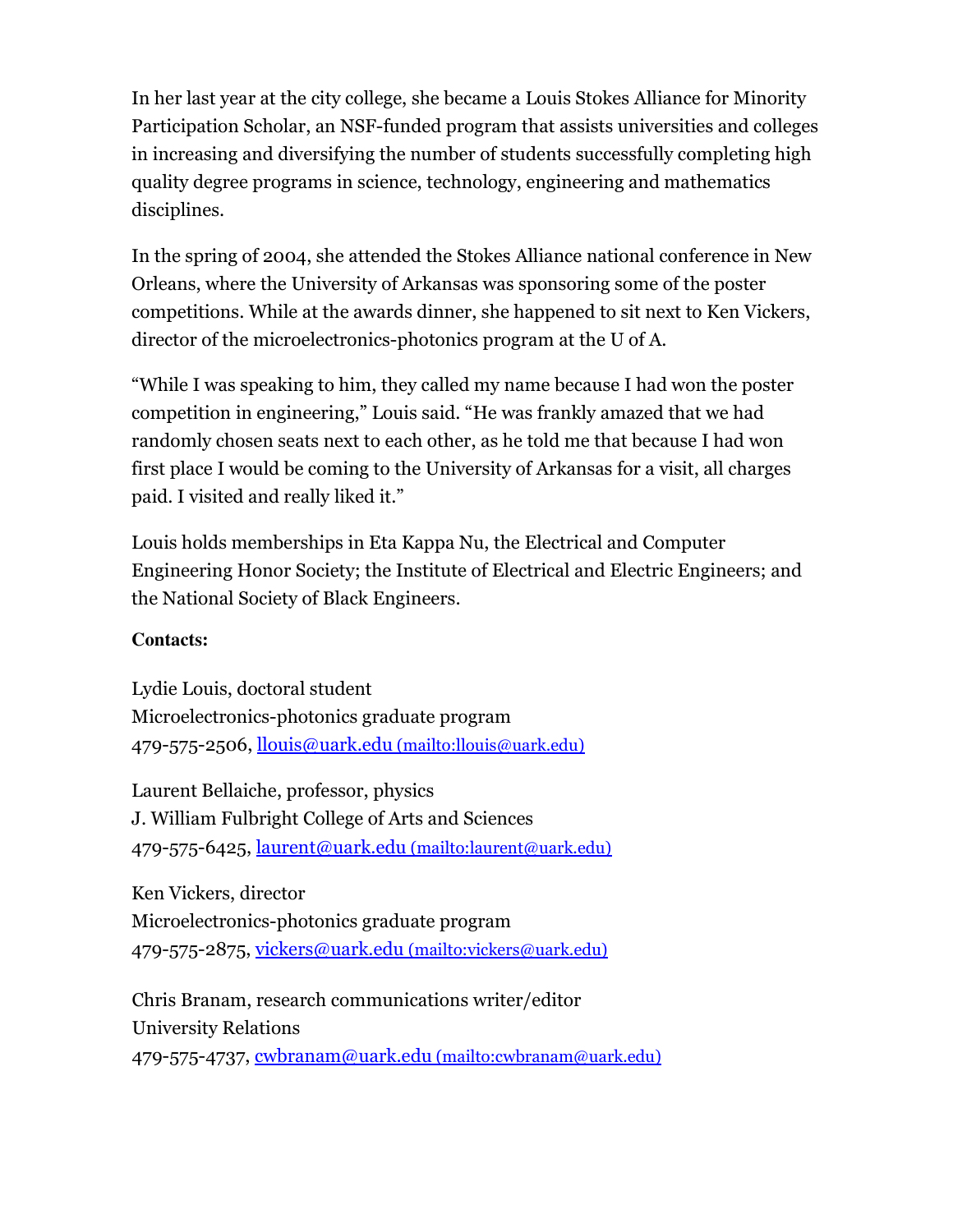# **Mulvenon Appointed Director for Research Assessment and Promotion**

Thursday, March 14, 2013

Sean W. Mulvenon has been appointed director for research assessment and promotion at the University of Arkansas, a new position in the office of vice provost for research and economic development.

The appointment is for 18 months and can be renewed, said Jim Rankin, vice provost for research and economic development.

Mulvenon's primary goals are to establish more effective and efficient data structures, reporting features and research functionality in the office of vice provost for research and economic development, an academic unit dedicated to growing the research infrastructure and capacity of the university. Mulvenon



Sean Mulvenon

previously served as the university's assistant vice provost for research from 2008- 10.

He will remain director of the National Office for Research on Measurement and Evaluation Systems (http://normes.uark.edu/) , which Mulvenon founded in 1996 with a \$500 grant. The office has grown to an organization housed in the College of Education and Health Professions with annual funding in excess of \$1 million.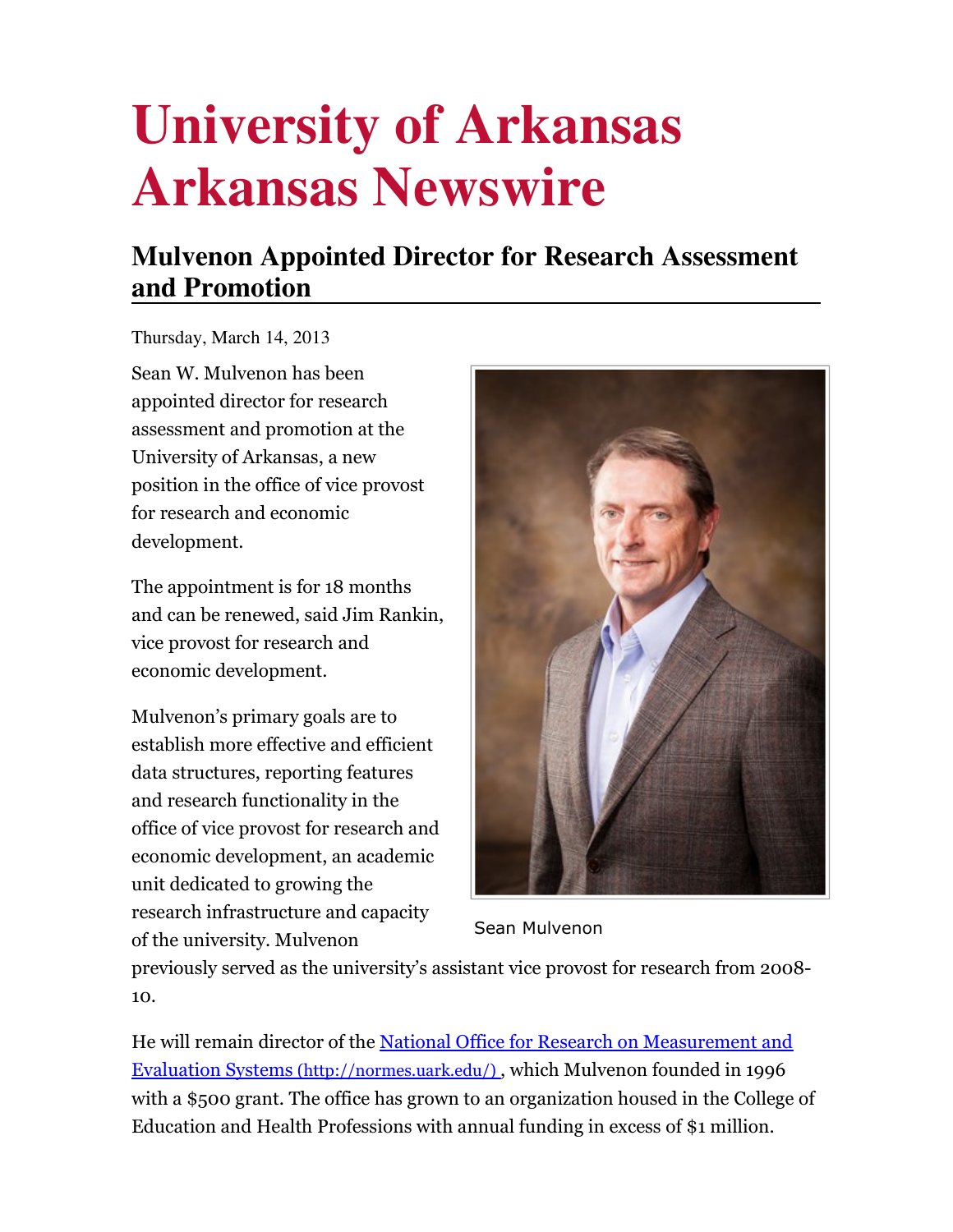"A tremendous challenge in growing our scholarly productivity, grant awards, and recognition as a research institution is overcoming the myth that this emphasis detracts from the University of Arkansas being a student-centered academic institution," Mulvenon said. "Our success in growing the research capacity at the university will increase academic expectations in the classroom and the value of degrees from the U of A.

"If the U of A continues to grow its research capacity, ranging in initiatives from energy to health, it will ultimately translate to new businesses and job opportunities in Arkansas," he said.

Mulvenon, a professor of educational statistics and research methods, joined the College of Education and Health Professions faculty in 1995. He held the university's George M. and Boyce W. Billingsley Chair for Educational Research and Policy Studies from 2004-09.

From 2005-08, he worked in Washington, D.C., as a senior adviser to the office of the deputy secretary in the U.S. Department of Education.

Mulvenon earned both a doctorate and a master's degree in measurement, statistics and methodological studies from Arizona State University. A native of Yakima, Wash., he received a bachelor's degree in physics from Eastern Washington University.

#### **Contacts:**

Sean Mulvenon, director for research assessment and promotion Academic Affairs 479-575-8727, seanm@uark.edu (mailto:seanm@uark.edu)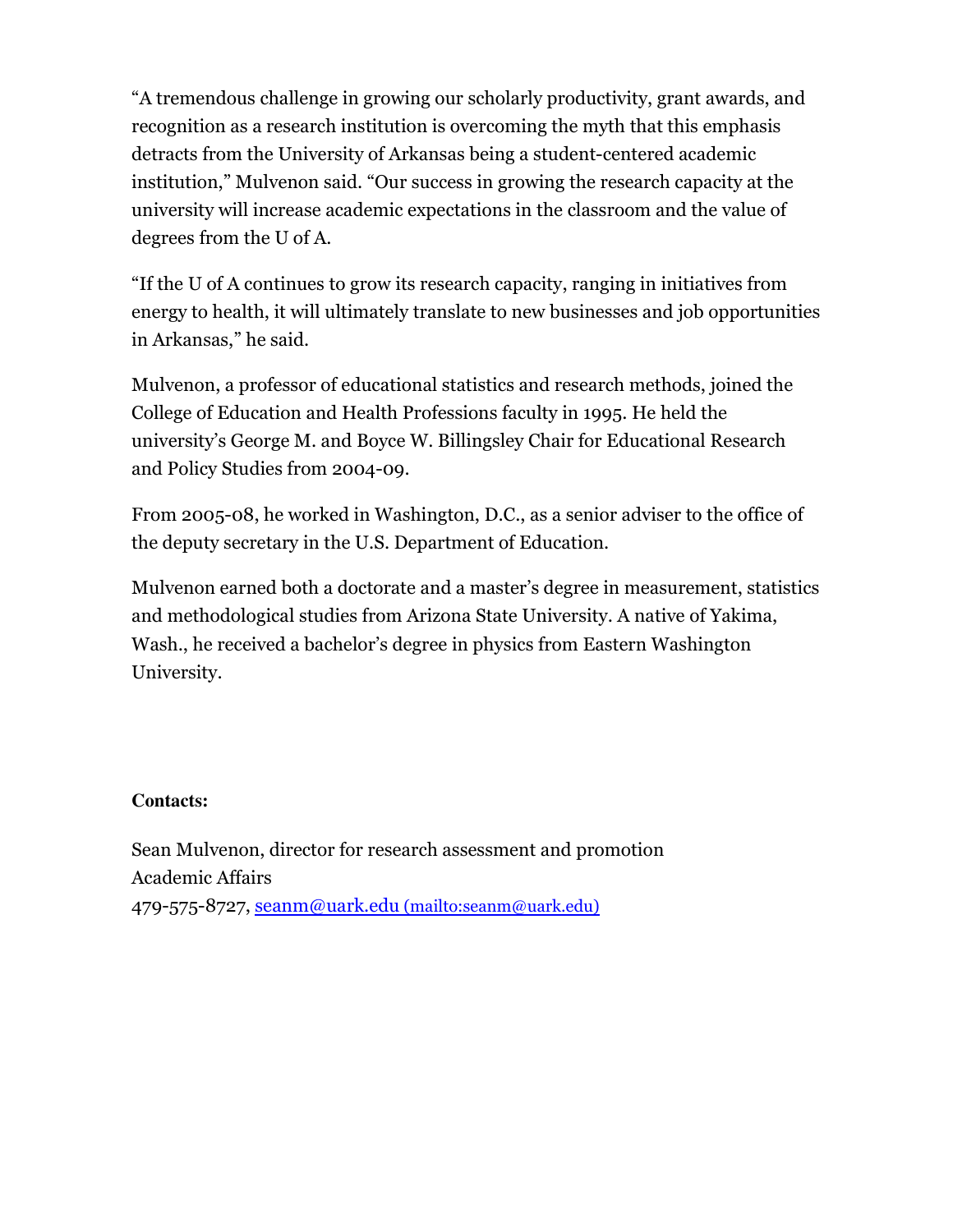# **Life of Ex-CIA Director Brought Out of the Shadows**

### **In new biography, U of A historian examines William Colby**

Monday, April 08, 2013

FAYETTEVILLE, Ark. – William Colby, who spent decades in the Central Intelligence Agency and served as its director in the 1970s, was so physically unassuming that historian Randall B. Woods calls him the "anti-James Bond."

In Shadow Warrior: William Egan Colby and the CIA, his new biography of Colby, Woods argues that



underneath the glasses and buttoned-down persona was a "courageous, natural leader of men, a veteran of conventional and unconventional combat, a patriot committed to the defense of his country, a man drawn to the sound of battle."

Woods is a Distinguished Professor of history in the J. William Fulbright College of Arts and Sciences at the University of Arkansas. In his book, he traces the life of Colby, who began working with the Office of Strategic Services — the precursor to the CIA — during World War II and spent more than a decade leading secret actions in Vietnam. In Southeast Asia, according to Woods, "Colby was a champion of covert action, secret armies, pacification and counterterrorism."

Woods describes Colby as a controversial figure whose views toward secrecy and unconventional warfare made him both a heretic and a prophet in the U.S. government. His life also provides a window into the secret wars in Vietnam.

"If one wants to look at the Cold War and how it was fought in the Third World through political action — counterinsurgency — he's really a good vehicle to look at that," Woods said. "The book is about him but it's also about the times he lived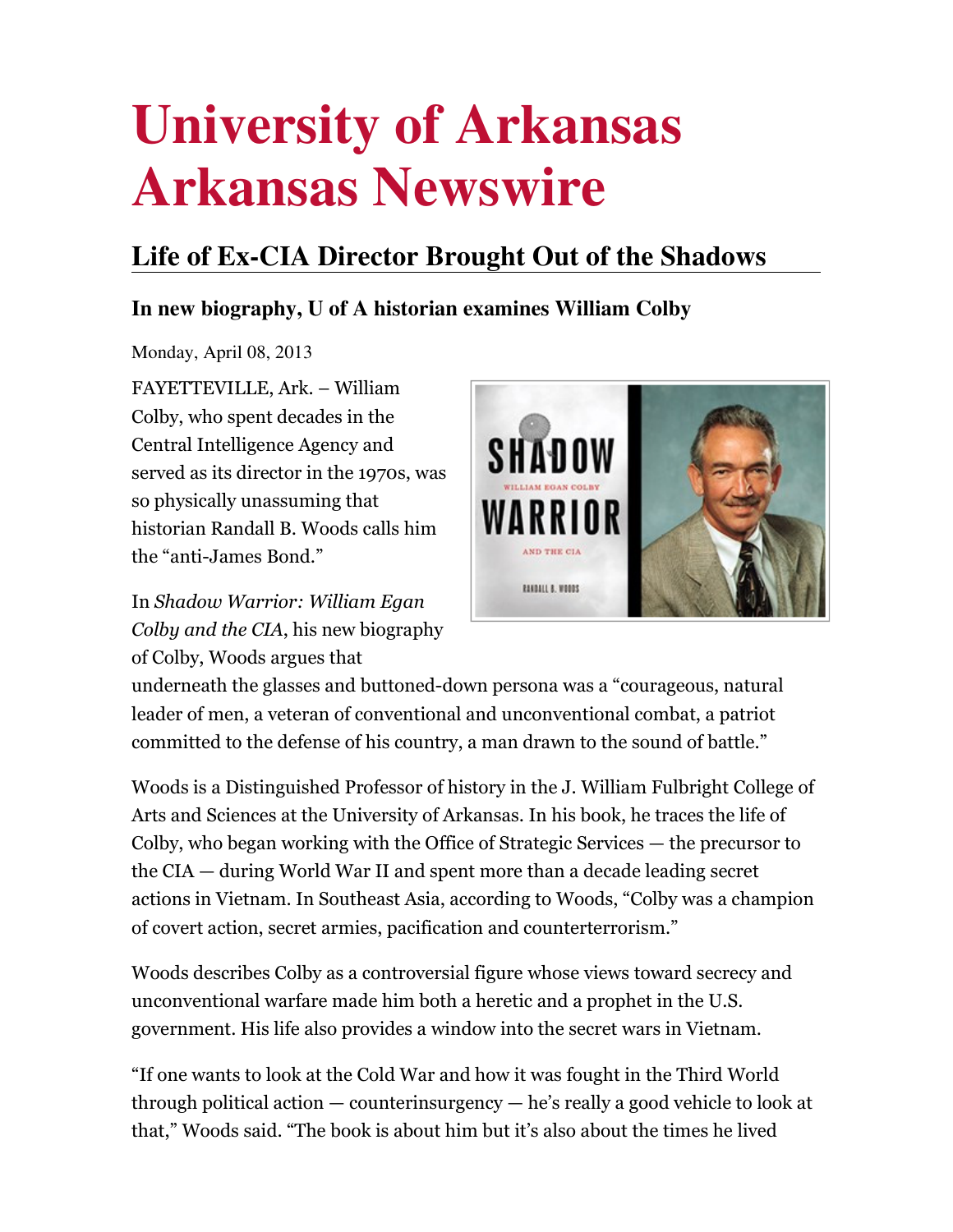through. It was a way to look at the other war in Vietnam, the secret war. It was an opportunity to look at interesting times as well as an interesting life."

Colby became director of the CIA in 1973. Between 1974 and '75, he decided it was time for the CIA to come clean about its long-kept secrets. He acted on the decision even though it was heresy to many in the CIA and President Gerald Ford's administration, Woods said.

The agency had participated in domestic spying, assassination plots against foreign leaders, experiments with mind-altering drugs, even the 1973 coup that overthrew Salvador Allende in Chile. Together, the classified documents were contained in a set of reports known as the agency's "family jewels."

Colby recognized that most of the information had been revealed through the media, anyway.

"The revelations split the intelligence community in two, with half regarding Colby as a traitor, and half seeing him as a savior," Woods writes.

Colby evaluated the escalation of public distrust of government during the Watergate scandal and reasoned that not publicly disclosing the secrets could mean the end of the CIA, Woods said.

"A large majority of the people in the CIA and the intelligence community — and in the Ford administration — wanted to stonewall," Woods said. "Colby said, 'If we don't cooperate to a certain degree, the CIA is going to be destroyed and this country will be without an intelligence service in a dangerous world. He carried the day and shared information. He refused to share information about individuals or about techniques. But he got fired for it. He lost his job."

In late 1975, Ford, at the urging of Secretary of State Henry Kissinger, replaced Colby with George H.W. Bush.

"Traditionalists in the CIA still haven't forgiven Colby," Woods said.

Even before he took the director's seat at the CIA, Colby ruffled feathers in the military establishment because he advocated unconventional warfare in Vietnam. That stance made him unpopular among the generals running the war, Woods said.

"These alternatives, he argued, were far preferable to conventional combat by main -force units, which killed tens of thousands and usually destroyed the country in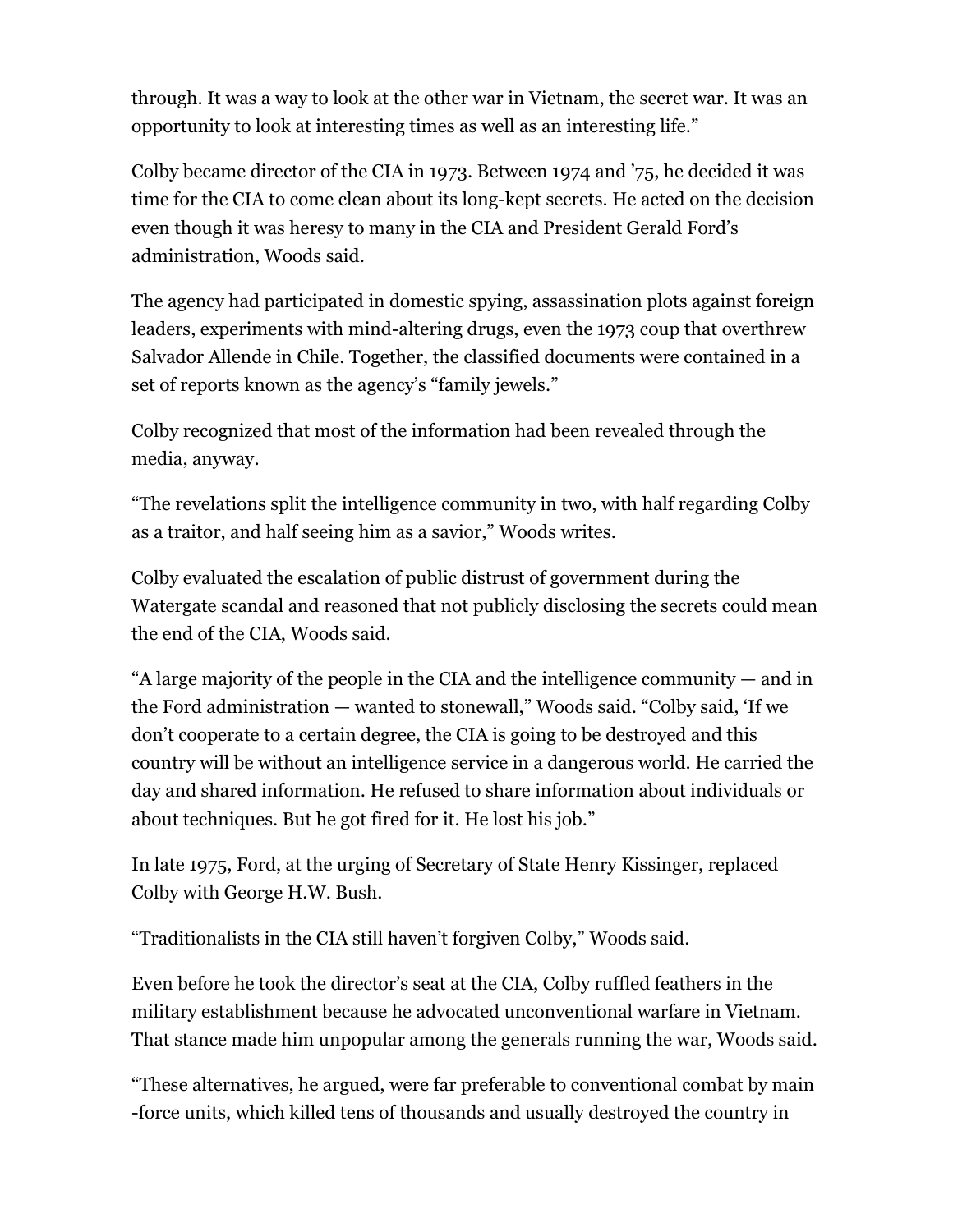which the battles were fought," Woods writes. "As far as the traditional military was concerned, Colby was a heretic, but for advocates of unconventional warfare, he was a prophet."

Colby's philosophy carried the day and by the late 1970s the United States had changed its approach, Woods said

"The traditional military hasn't taken kindly to commandoes or special forces or irregulars," he said. "They want to do things in a conventional way, with tanks and divisions. Colby thought that was a disaster, particularly in the Third World. He thought what we were doing [through search-and-destroy tactics] was creating more enemies than we were killing. He was an advocate of arming and organizing the locals, using proxy armies, keeping our footprint as small as possible."

Although he was a commando in World War II and had presided over the infamous Phoenix program in Vietnam, which led to the deaths of at least 20,000 civilian supporters of the North Vietnamese, Colby was a "deceptively mild-mannered, innocuous-looking man," Woods writes, "... who could not easily attract the attention of a waiter in a restaurant."

Colby used his appearance to his advantage in the spy game, Woods said.

"He was the 'gray man,'" he said. "He wasn't flamboyant. He cultivated an image of blandness because it facilitated his activity as a spy, as a secret agent. The conventional haircut, the glasses … the guy was a war hero and a killer, a man who held people's lives in his hands."

On April 27, 1996, the 76-year-old Colby died under mysterious circumstances near his vacation cottage in southern Maryland.

In great detail, Woods recounts the last day Colby was seen and the discovery of his body nine days later on the shoreline of Neale Sound on Chesapeake Bay. The police announced that there were no signs of foul play. Some surmised that he suffered a heart attack while canoeing at night and had fallen in the water. Others, including one of Colby's sons, think he committed suicide by drowning. The state medical examiner's officer issued a preliminary verdict of accidental death.

"I can't prove that he was killed but it was very suspicious," Woods said. "He was missing a week and his body wasn't decomposed. He had a lot of enemies and he did a lot of things that I don't know about, a lot of bad things."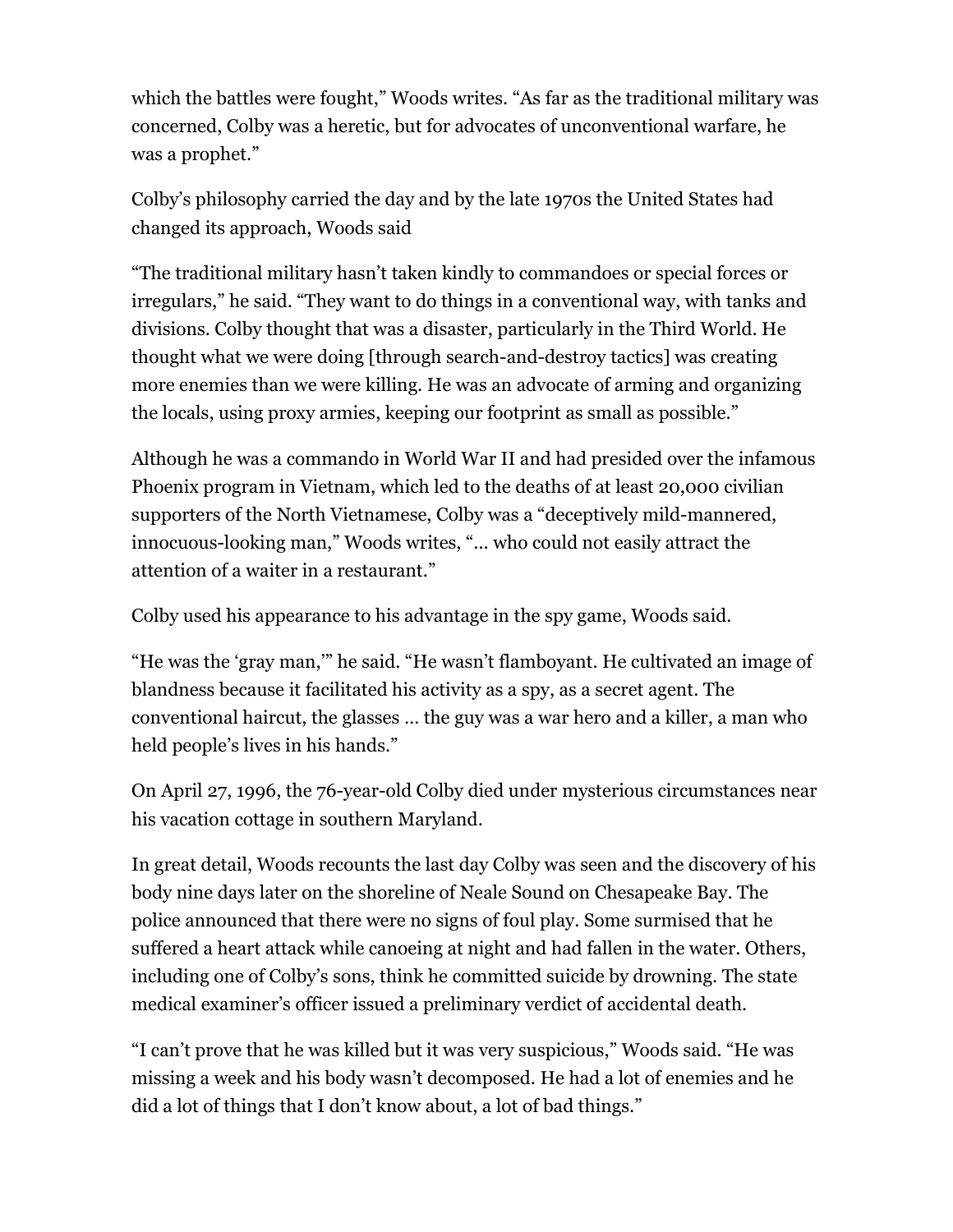Shadow Warrior is Woods' eighth book. He has also co-written or co-edited four other books. Nearly all of them have dealt with 20<sup>th</sup>-century U.S. diplomatic relations or American politics, including his noted biographies of J. William Fulbright and Lyndon Johnson. His book on Fulbright was nominated for a Pulitzer Prize and National Book Award.

Shadow Warrior is published by Basic Books. Woods is the John A. Cooper Professor of History at the U of A and has been named the John G. Winant Visiting Professor of American Government at Oxford University for the fall 2013 term.

#### **Contacts:**

Randall B. Woods, John A. Cooper Professor of History J. William Fulbright College of Arts and Sciences 479-575-5097, rwoods@uark.edu (mailto:rwoods@uark.edu)

Chris Branam, research communications writer/editor University Relations 479-575-4737, cwbranam@uark.edu (mailto:cwbranam@uark.edu)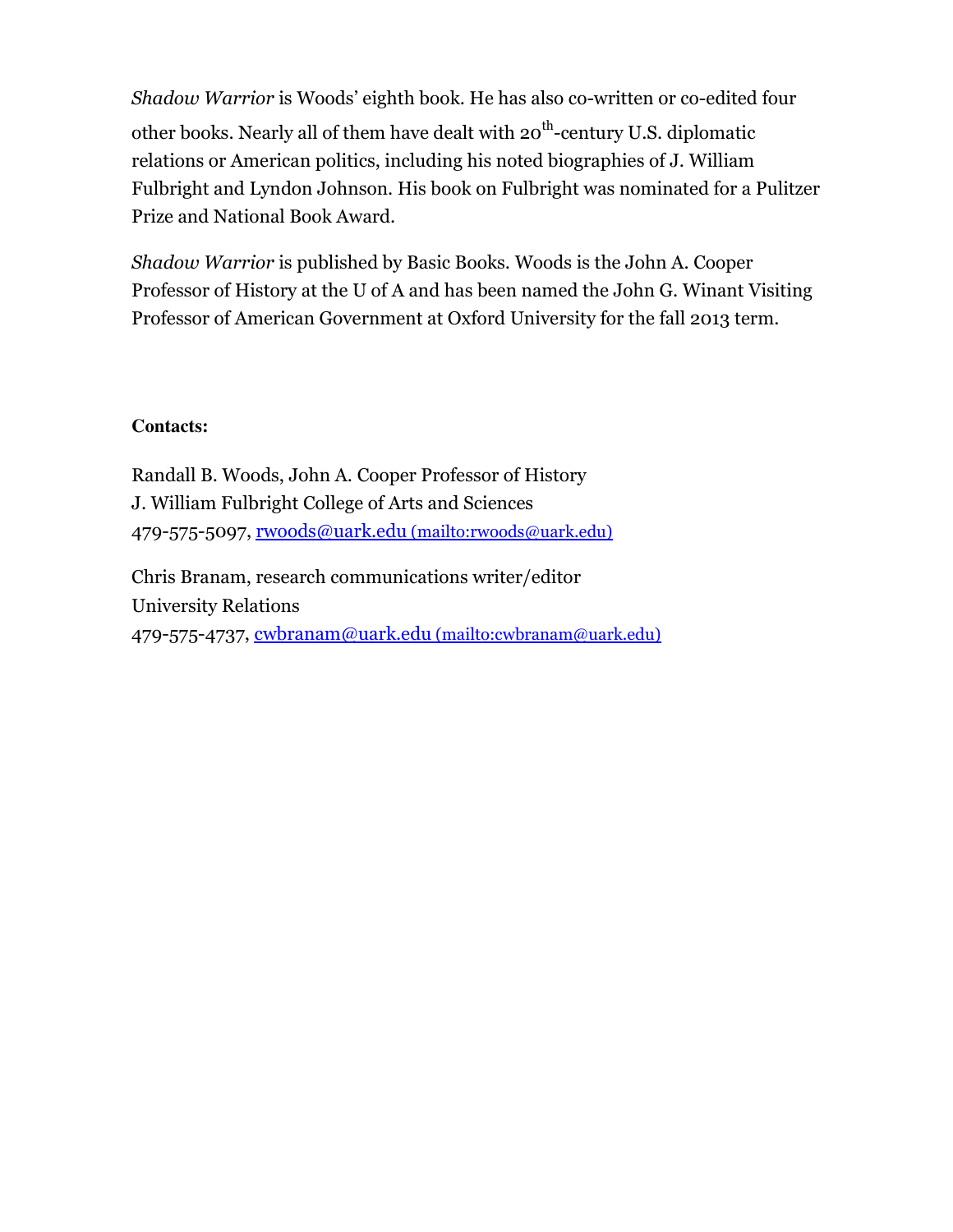## **University Centers Combine Efforts to Enhance Visual Identification Technologies**

### **Research will move video game technology to retail commerce**

Thursday, March 28, 2013

FAYETTEVILLE, Ark. – The RFID Research Center in the Sam M. Walton College of Business and the Center for Advanced Spatial Technologies (CAST) in the J. William Fulbright College of Arts and Sciences have partnered to conduct research that will integrate emerging visual identification technologies to use for retail applications.



With visual identification technologies, a single 3-D data collection allows viewing and measurement from multiple viewpoints.

The two University of Arkansas

centers will also work together to develop standards for widespread adoption of the technologies.

Visual identification technologies (VIT) use inexpensive 2-D and 3-D imaging technologies, commonly found in cell phones and video game devices, to identify objects by color, shape and size without the need for traditional barcodes or product numbers. Products on store shelves or in warehouses can be recognized quickly and linked to product information databases. When linked to associated product information, the product can be added to inventory, verified for correct location and removed from inventory at checkout.

Visual identification technologies are becoming more common. People use these technologies everyday in video games that allow users to mimic dance moves and swing virtual tennis rackets.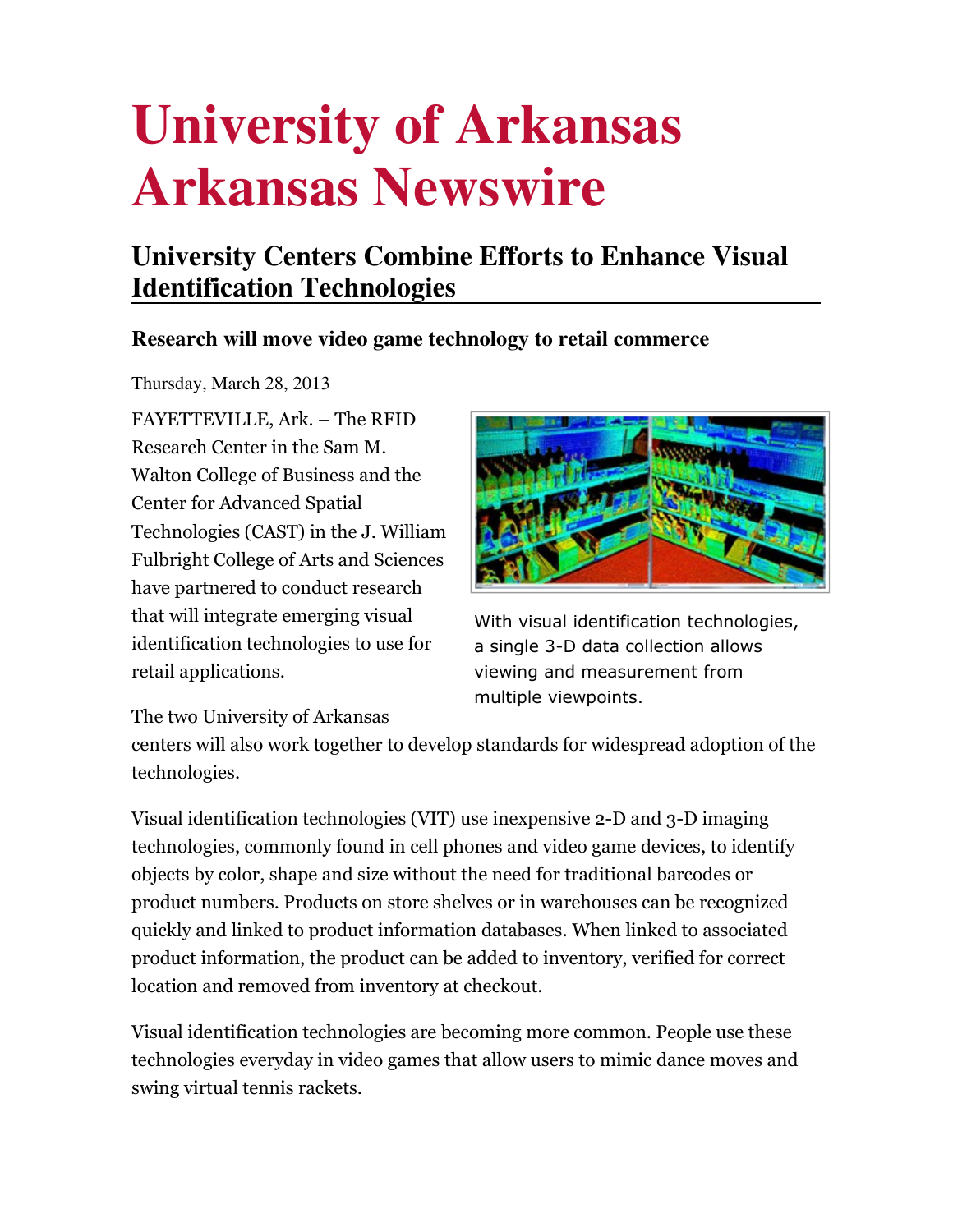"There are millions of devices in the hands of retailers and consumers across the United States today that can take a picture of an item – an apple or a detergent bottle, for example – send that picture to a server and then let software automatically identify the item," said Justin Patton, managing director of the RFID Center. "The process is as simple as scanning a barcode, but it works from all angles and can capture many items at once. An image is enough, and the hardware is cheap."

The university centers will collaborate on research to make visual identification technologies reliable for business applications, including identifying items missing from store shelves, speeding up self-checkout and locating items in distribution centers. The researchers will then work with global standards organizations to develop open standards that will allow for broad adoption.

"What is needed is a common digital data standard for shared items that can be used across platforms and amongst retailers," said Jackson Cothren, associate professor of geosciences and director of CAST. "You can buy a bag of chips at a concert in Germany or at a gas station in New Mexico, and the standard VIT traits of that item are shared. This will have a major impact on the retail industry in the next three years."



Two views of a 3-D model created by a five-minute store scan.

The RFID Research Center serves a large network of retailers and suppliers and has broad knowledge of store processes. The center has been successful at integrating new technology at large retailers such as Walmart, Dillard's, JC Penney and Bloomingdale's.

CAST has developed two-dimensional and three-dimensional analytics for geospatial location and mapping and shape analysis of natural and manmade objects. The center has developed digital standards for collecting and archiving of these data.

Together, the RFID Research Center and

CAST have identified the most effective emerging technologies, all of which can be